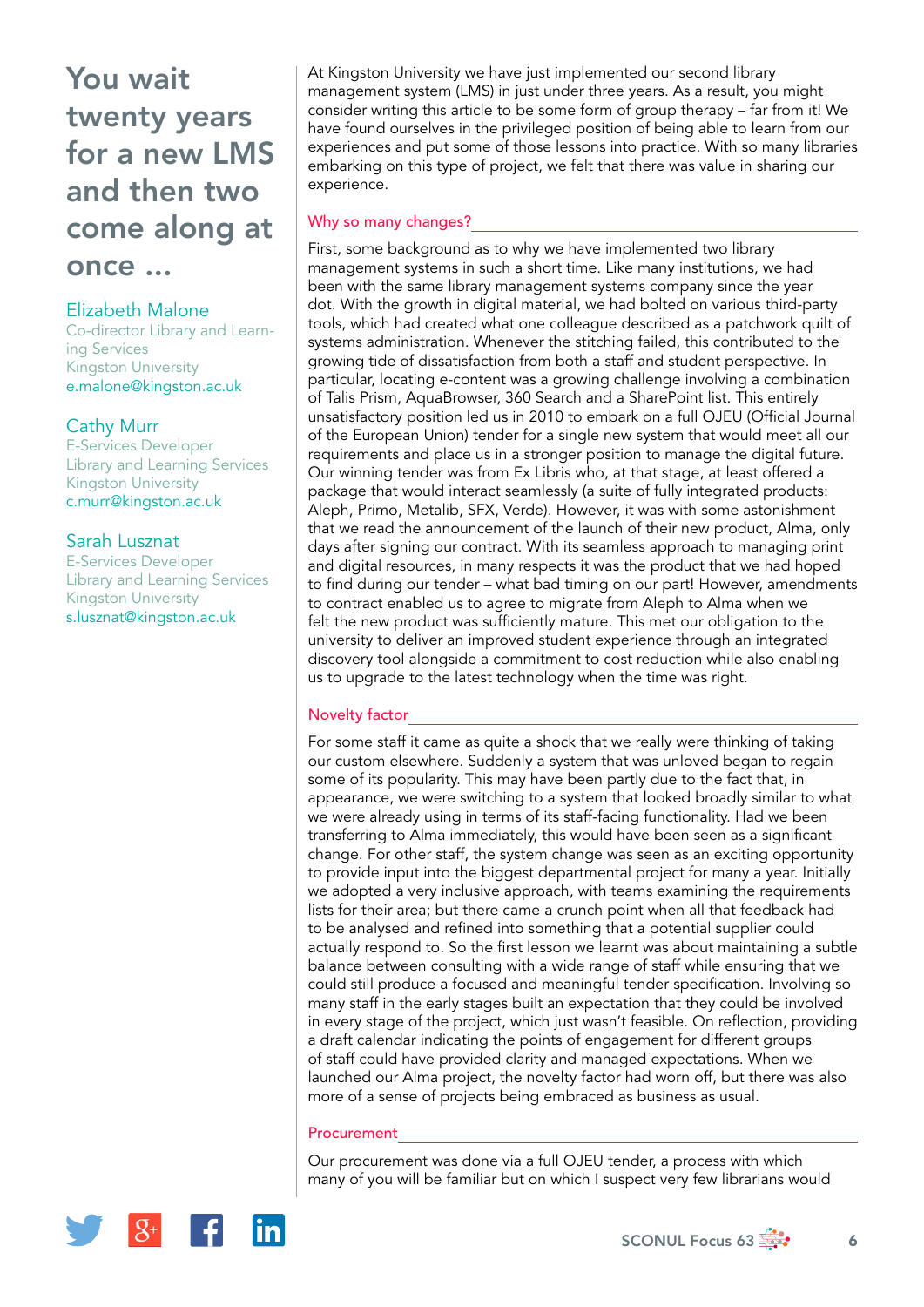claim to be experts. From discussions with other institutions, it appears that procurement teams run with different nuances, which can be confusing for those relatively new to the process, and we certainly found ourselves questioning just how much training in this area key library staff now require – after all, there is a lot at stake and none of us want accidentally to bring our institutions into disrepute with a tendering blunder! Better advice on how to prepare a marking and evaluation scheme for the submissions would have been welcome. Subsequent to our procurement experience, we did propose this to our Central Finance team as an area for staff development, particularly for senior managers who need to have a moderate grasp of the process. This training has not materialised and it would be interesting to know if other universities offer something similar.

#### Our project teams

What we have learnt is that it is very easy to refer to the 'project team', whereas the reality was at least two teams with a number of sub-groups.

Initially we expected procurement and implementation to be carried out by the same team, but we should have recognised earlier that not everyone would necessarily need to follow the whole process through from beginning to end. Whilst there were overlaps between procurement and implementation, regarding them as different teams would have provided more flexibility and enabled us to have a smaller, more targeted procurement / selection team. This would have been a distinct advantage when carrying out site visits, as finding suitable locations and dates for a team of ten plus felt more like mobilising an army. Admittedly the challenge was exacerbated by unseasonably early snow and a London tube strike!

When it came to assembling the team for the Alma implementation, the majority of the original project team were still in place. One or two new faces joined the team but essentially the whole experience felt much more calm and measured, with staff being able to anticipate what was required second time around. There was increasing emphasis on the 'project team' being a steering group which then reached out to other staff with expertise in specific functional areas.

#### Love your project manager

Our LMS replacement project was the first large corporate systems project for some years, during which time the university had made its first tentative steps towards a more structured project management approach. When we came to carry out the upgrade to Alma in the summer of 2014, our project governance had developed significantly.

Back in 2010, being assigned a project manager was a novel experience and one that was eyed with some suspicion by some of the team members in the first instance. However, as the project progressed, a great respect for our project manager's skills emerged. The project team appreciated her rigour in setting up meetings, pulling together reports and, most importantly, in negotiating resource from non-library teams whose input was essential to the success of the project.

For the 2014 Alma upgrade the entire team waited in anticipation to see who would be assigned as our project manager and fully embraced the approach of this new person joining the team. Organisational change meant that we were now implementing this project within a deconverged department and a very recently implemented project governance structure that presented its own challenges to non-Prince2 practitioners. However, working with our project manager continued to be a positive experience as whenever a crisis arose she was able to maintain objectivity in a way that was less possible for staff directly affected by the change.

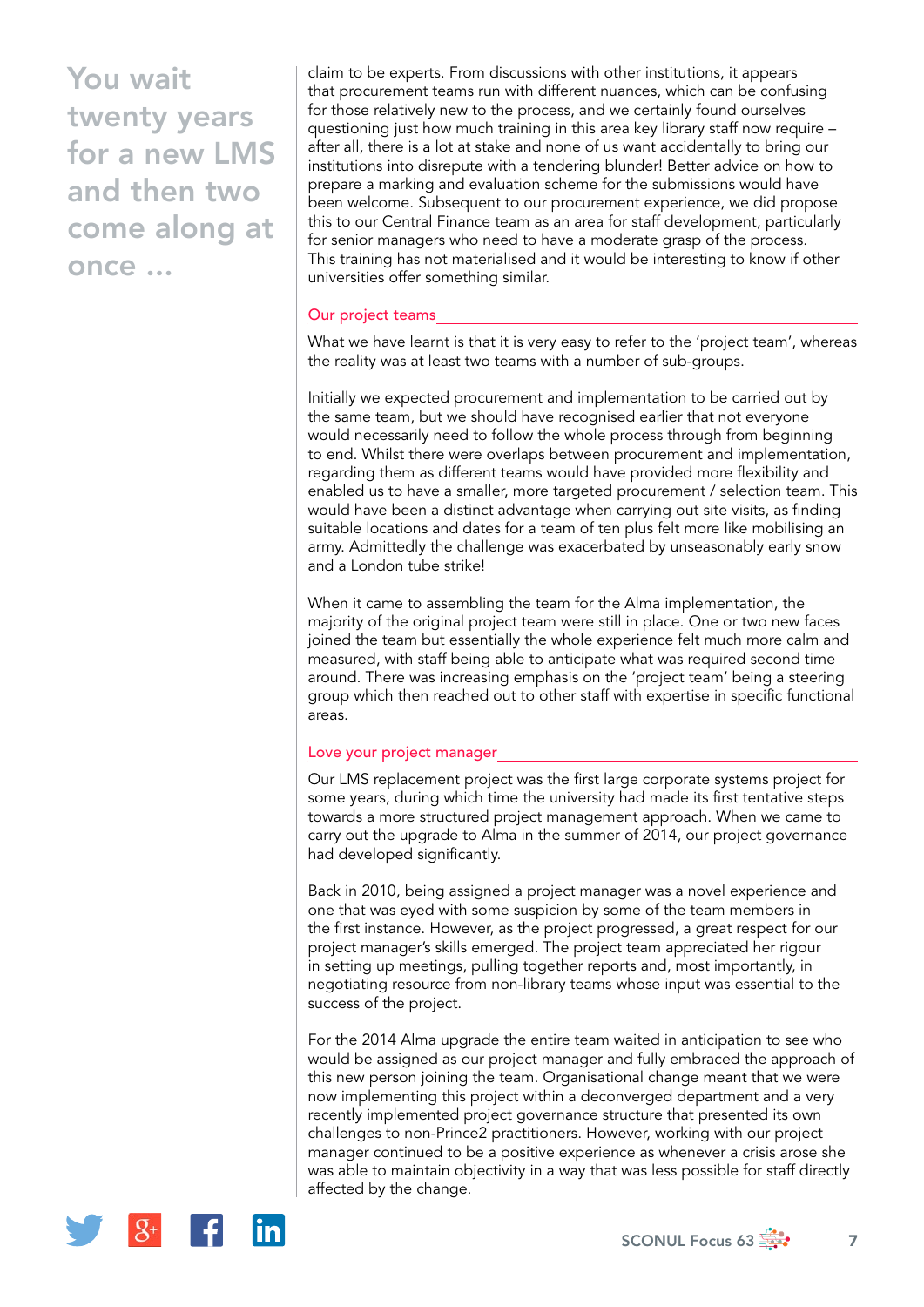### Keep the comms coming

Communication is always the challenge of any big project. Too much and everyone switches off, too little and everyone complains that they don't know what is going on. For both projects communications fell into three key areas – communication within the team, communication within the department, and communication across the university.

Within the project team itself, we needed a quick way to ensure that any library staff could contact the project team at any time and a shared email distribution list proved a simple but effective solution. Sharing all our internal documentation on a SharePoint project site also ensured everyone was looking at the latest version of documents. As well as project documentation, testing schedules, training calendars and user guides were all kept here. However, it wasn't possible for the Ex Libris staff to access this site, and so for the Alma project a Basecamp<sup>1</sup> site was created. This facilitated the sharing of documentation whilst enabling questions and queries to be resolved via discussion boards.

Within the department, a project newsletter was launched; it was circulated monthly to begin with but became more frequent as the go-live date approached. On the first project, I handled this work as a key stakeholder but without a specific work area to implement. However, for the second project we decided to involve two members of staff who also did not have a specific work area to implement and who could therefore keep an overview and write from the end user perspective. A project blog would also have been a good alternative.

For both projects we created a Comms Plan that identified internal departmental communications as against external university-wide engagement. Just listing all the potential stakeholders and identifying the most effective channel for reaching them was a valuable exercise. It also made us question exactly what was required. For example, we kept university-wide communications for the Alma upgrade to a minimum as we were hoping for a smooth transition that most staff and students wouldn't really notice. Our biggest university-wide communication with Alma was celebrating its success and ensuring the team received recognition for delivering a very successful project via the staff portal announcements.

#### Testing, testing, 1,2,3

Migrating data from one supplier to another was inevitably more complex than migrating to a new product with the same supplier. Testing with your own data is critical to the success of the project, but technical issues with our first project meant that we had very limited time to do this and, despite our best efforts, trying to simulate how our data would behave just wasn't good enough. We spent the first month after go-live finding and correcting problems in our circulation parameters, learning the hard way that our testing should have been far more rigorous.

Our Alma testing was managed to the finest detail by our project manager, and although our test log listing every possible scenario in every module looked very daunting, it was essential in ensuring that day one after the switchover ran smoothly. The data migration aspect was easier but still, encouraging staff to spot what isn't there (as against whether what is there is correct) was a skill in itself.

Integrations with other IT systems were inevitably complex, but are an area that we greatly underestimated first time around. Ensuring our student data imported correctly into Aleph absorbed over 500 hours of IT staff time. However, the tools to support systems integrations are becoming less complex: the same task for the Alma project took much less time and we were even able



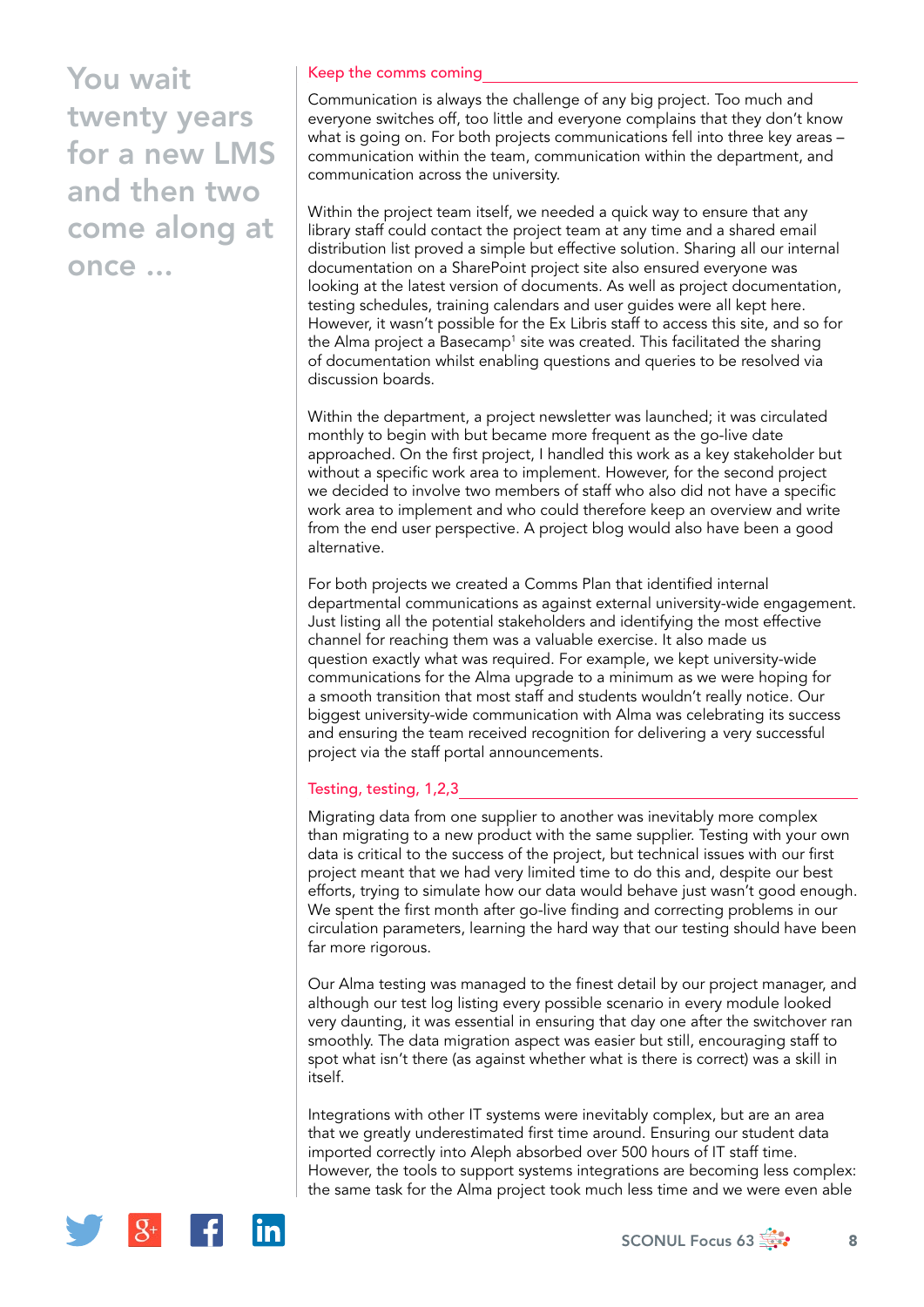to tackle integration with the university's online payment system as an added bonus within the project.

# Prepare for the big day

This could be summarised as training, training and more training. First time around, our project suffered from tight time constraints, which meant that we had little choice but to adopt a very hurried 'sheep-dip' approach. Equally, the resources provided by Ex Libris were relatively unsophisticated, whereas for Alma they were much improved with an extensive range of webinars that supported on-site meetings. Learning from our previous experience, our project manager for Alma created a tracking tool to ensure that everyone received the appropriate training and she constantly pushed and sent out reminders to ensure that each module was completed on time.

Being a multi-campus institution brought additional challenges to the 'go-live' day. Ensuring that messages were passed on promptly was very important. However, feedback we received when preparing for Alma was that sites remote from the project team had previously felt uncertain as to what was happening, so we agreed that, for Alma, a member of the project team would be on hand at each site and that they would then provide a single point of contact back to the systems staff.

It is also important to bear in mind that 'go-live' day is not the end of the project. There will be teething troubles, and all new systems and working practices need time to embed and become 'normal', so don't immediately plan to go on holiday! Make sure you schedule time for resolving immediate issues and then time to reflect on the project.

### Celebrate!

It was with huge relief that we reached our original Ex Libris installation date and survived it. Our original procurement delays had knocked a whole month out of our original schedule and so everything was being done in double quick time. Contractual obligations meant that, without Hermione Grainger's Time Turner, $2$  the team could only work furiously to turn around all the necessary tasks. The pop of a champagne cork as 'go-live' was announced brought smiles all round (as did the chocolate cake!). When the Alma go-live day dawned, everyone was clearly much calmer, more confident and anticipating a successful outcome, which, in itself, demonstrated the lessons, we had learnt.

#### Key reasons for success

Reading back over our End of Project report for the Alma migration, I was interested to see that our project manager had listed the following as key reasons for the success of our project:

- the allocation of sufficient team members with the right expertise,
- allowing an adequate amount of time to do the project,
- previous experience of the team,
- support at the senior level so that decisions were made in a timely fashion and escalated when necessary,
- strong teamwork.

#### Outcomes for our students

The fundamental driver behind both of these projects was to improve the student experience. We wanted a discovery interface that was user friendly, met the expectations of the Google generation, and that saw the library as a single resource rather than compartmentalised collections of print and digital. This has certainly been achieved and now, with our second implementation complete, the improved staff functionality means that we are able to deliver